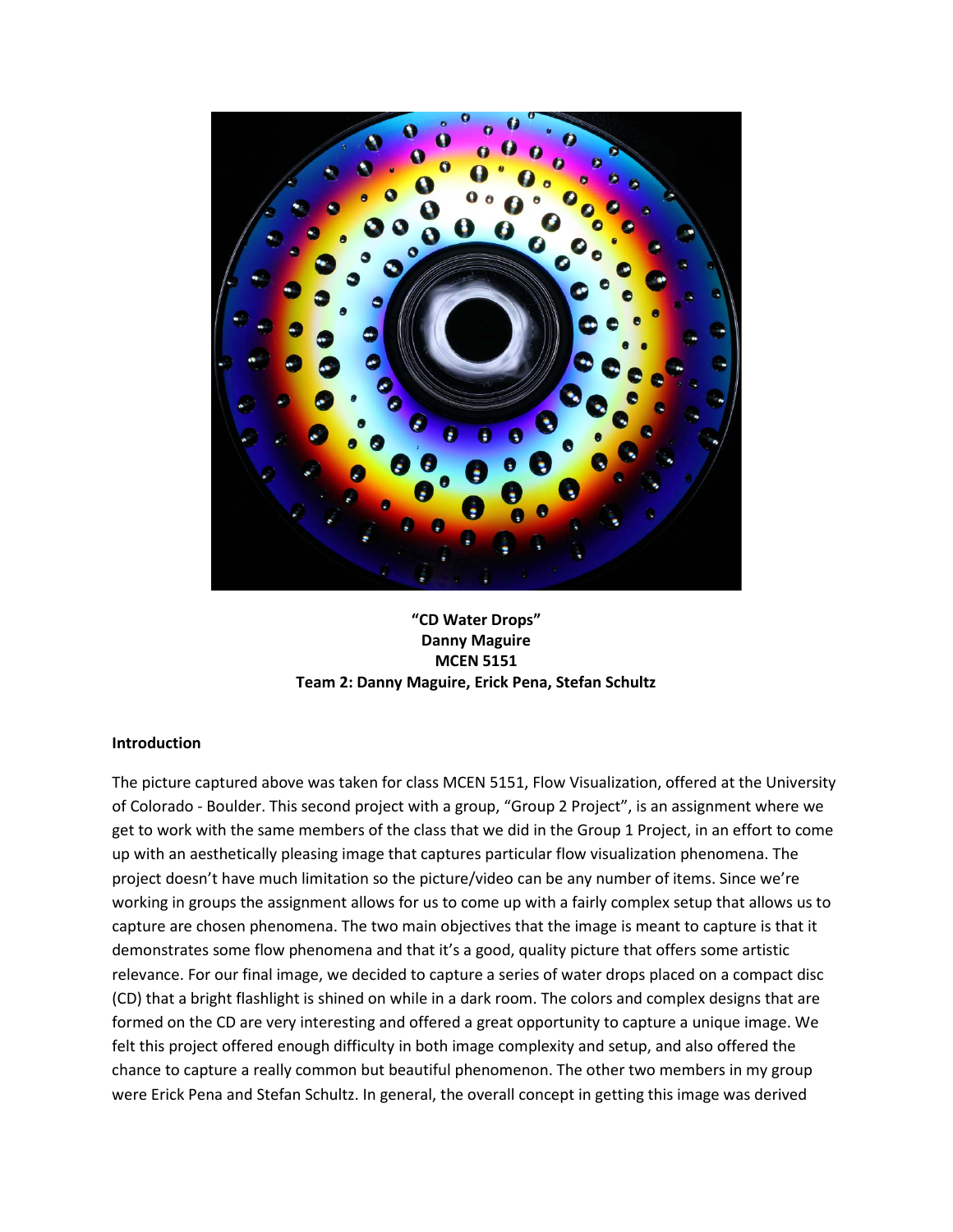from a YouTube video uploaded by Photo Extremist, called Psychedelic CD Light Painting Photography Tutorial<sup>1</sup>.

## **Setup**

The overall setup of this particular project is fairly simple and straight forward. We placed a CD on a countertop and placed small beads of water, using an eye dropper, on the bottom surface of the CD. As seen in the final image the water beads were distributed throughout the entire surface of the CD. The pattern of the water beads wasn't specific or ordered in any particular way, although as mentioned in numerous comments on the D2L discussion board, there is a characteristic of symmetry that's captured in the final image that was never intended. A black velvet cloth was placed below the CD in order to get a dark, black background when taking the pictures. A small LED flashlight was used to shine the light on the CD and get the unique, bright colors that are found on the final image. The flashlight was held between 8-12" away from the CD in moved up and down vertically over the time the picture was being taken. The flashlight was moved at a fairly steady rate, and within about a 4 second timeframe (the exposure time used for final image) the flashlight would be moved up and down about a total of 4 times. It was noted that depending on where the flashlight was held vertically above the CD, the colors would be drastically different, as seen in the final image. A tripod and camera was setup roughly 6" away from the CD at roughly a 15° angle from the vertical, and was used to take the long exposure images. We took the pictures in a small, dark bathroom that resulted in the black backdrop and ideal conditions for this photo technique. One of the more difficult aspects in taking these pictures was making sure the water beads were in focus. There were multiple times that we'd take the picture and it'd look great on the LCD camera screen, but when downloaded onto my computer the drops weren't nearly as clean and crisp as initially thought. Due to this inconsistency we had repeated trial and error steps in order to produce a well-focused image as seen in the final image. A sketch of this setup is shown below in Figure 1.



**Figure 1: Group 2 Setup**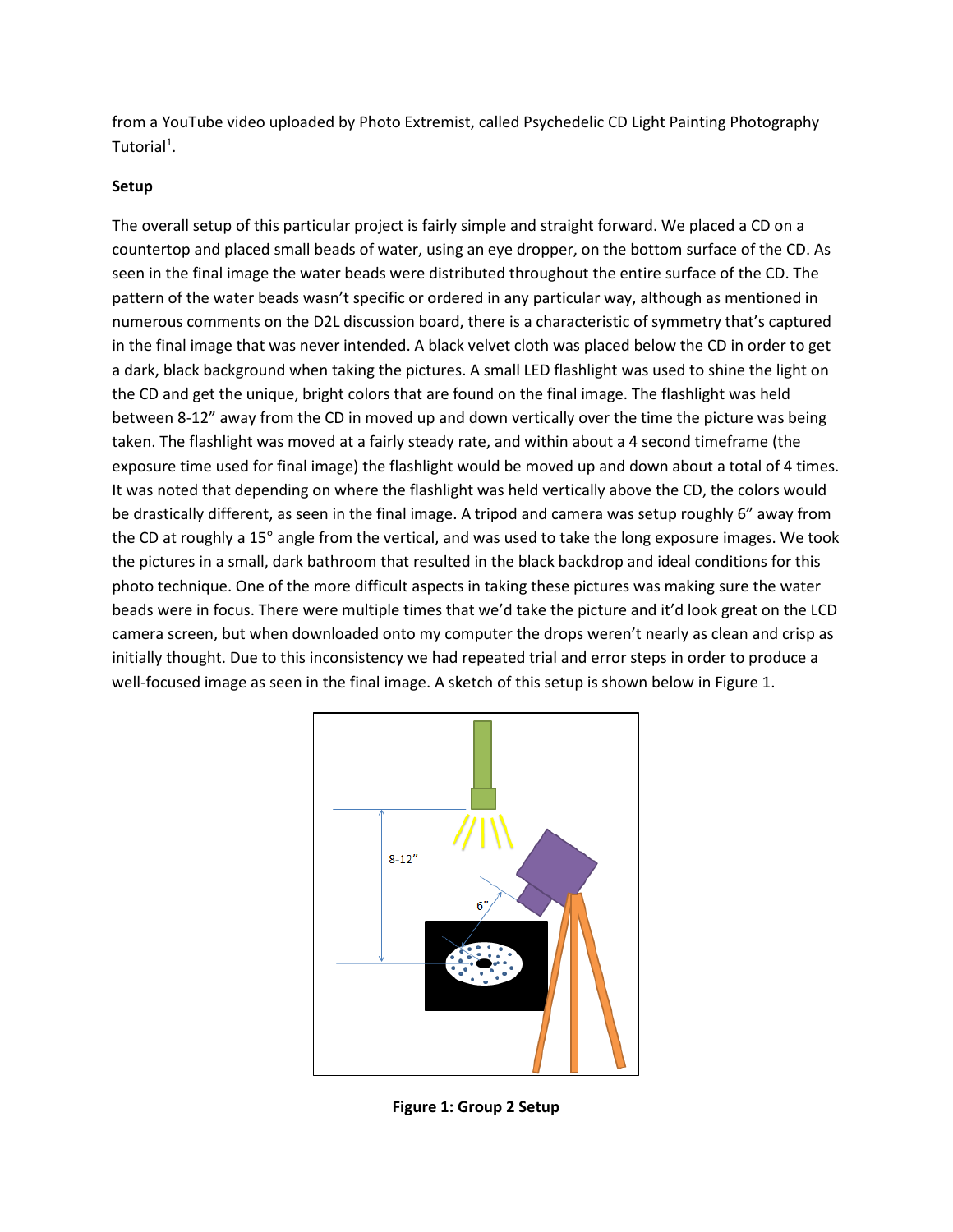### **Phenomena**

The main phenomenon that is captured within the final image is surface tension and light interference/diffraction/reflection. The light interference/diffraction/reflection that's taking place on the CD is similar to what our group saw in first group project when we experimented with soap film in which we saw an array of colors when shining direct light on the soap. Depending on the angle the light is hitting the CD a range of colors are produced to the observer. In this case the light is held straight above the CD, center around the central hole, so the light patterns are a concentric around that area. The diffractive grating surface of the CD is exposed to the white light and due to interference and reflection the light is spread at various angles represented as different colors/wavelengths<sup>2</sup>. Figure 2 below shows how the light hits the diffractive surface and bounces back at different wavelengths, along with what a common diffractive surface looks like.





Although the surface tension phenomena isn't as obvious from the angle the final image is taken, it is an important phenomenon that's taking place and one that really creates the captivating final image of the water drops sitting atop the CD surface. The basic principle of surface tension in this particular setup is that each of the water drops, and the water molecules that make them up, are held together by cohesive forces forming a lens-like water drop on the CD surface. These cohesive forces are pulling each of the outer surface molecules inward in an attempt to have the smallest possible surface area<sup>3</sup>. The cohesive forces on the water molecules that are within the water drop are zero since the molecule is surrounded by other molecules pushing at equal magnitudes netting a total force of zero. The surface tension force (Fs) acts along the surface of the water bead where it makes contact with the surface of the CD. There is also a gravity force (Fw) that is the resultant of the water drop mass on the surface of the CD. These forces and how they interact on the water drop are shown below in Figure 3 as a free body diagram.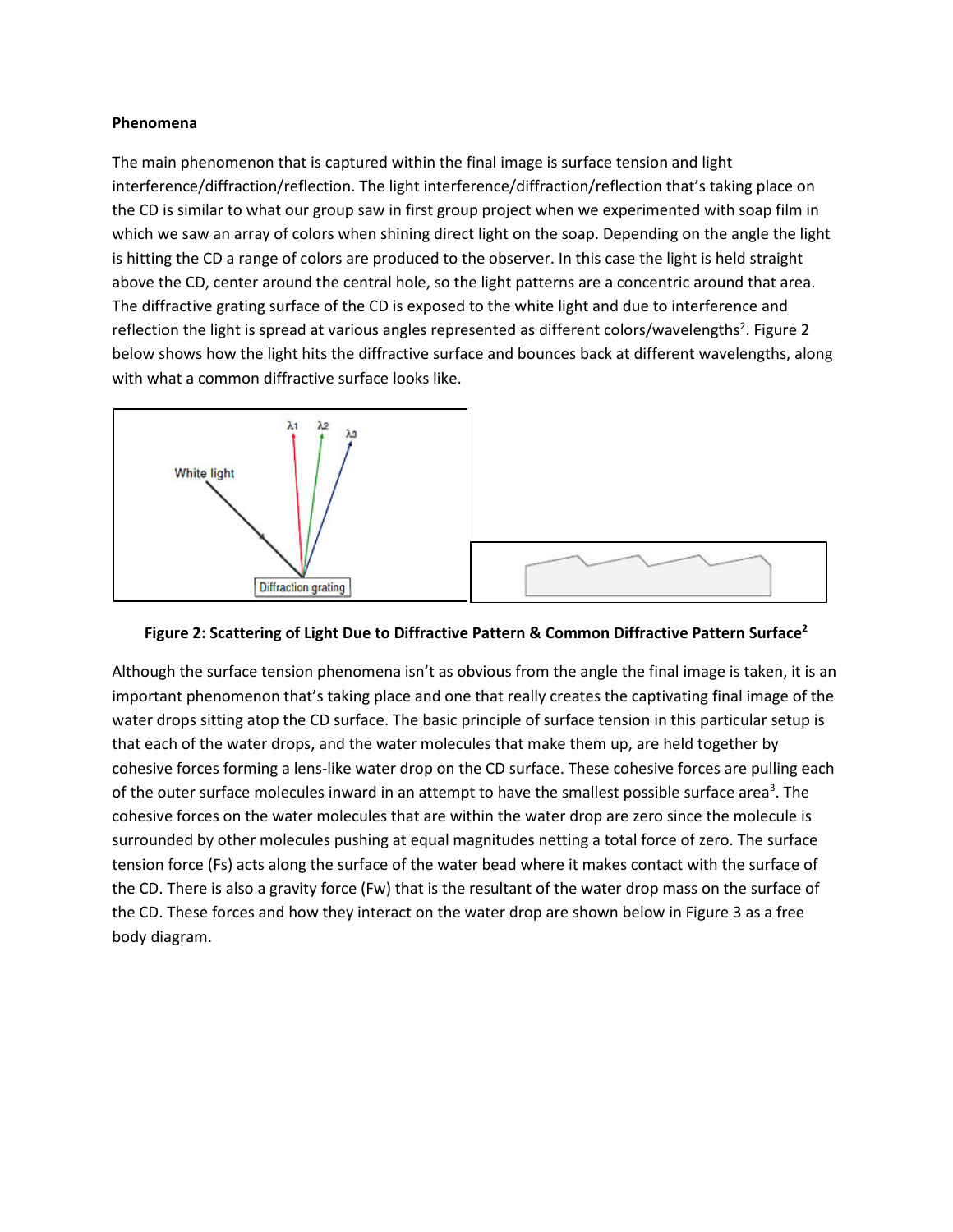

**Figure 3: Free Body Diagram of Water Bead on CD Surface4**

One other aspect that I believe is an important concept regarding the surface tension of the water on the CD is the contact angle that is formed between the two. This angle is directly related to the strengths of both the cohesive and adhesive forces, the higher the contact angle the greater the ratio between the cohesive forces versus the adhesive force<sup>3</sup>. In my final image it's difficult to measure this contact angle since the photo is taken from a top-down angle. Fortunately our group took hundreds of pictures at a series of different angles so I was able to pull information from another photo that's at a relatively useful angle to measure the contact angle. As shown in Figure 4 below, the relative angle of the water to the CD surface is 80°.



**Figure 4: Contact Angle of Water Drop on CD Surface3**

In order to really put this in perspective, and understand how the cohesive and adhesive forces compare to other conditions, we'd have to compare how this angle relates with how water sits on other surfaces.

# **Visualization Technique**

The main visualization technique used in this image is using the light of the flashlight to hit the CD and create an array of colors while also reflecting off the beads of water to create a mesmerizing image. We mainly focused on capturing the bright and vibrant colors that are formed, and the various designs that are formed on the surface of the CD. As discussed earlier, this particular technique is called light painting photography. In most of these photos it's fairly obvious where the flashlight, or light, is hitting the object/camera over the exposure time but in my particular image it's not as obvious. The solid colors created on the CD look fairly static, but the small amount of white light swirl in the center of the CD is where this "Light Painting" is a little more obvious. Depending on how the flashlight was held and moved above the CD, how far it was from the CD, and the exposure time that was used on the camera it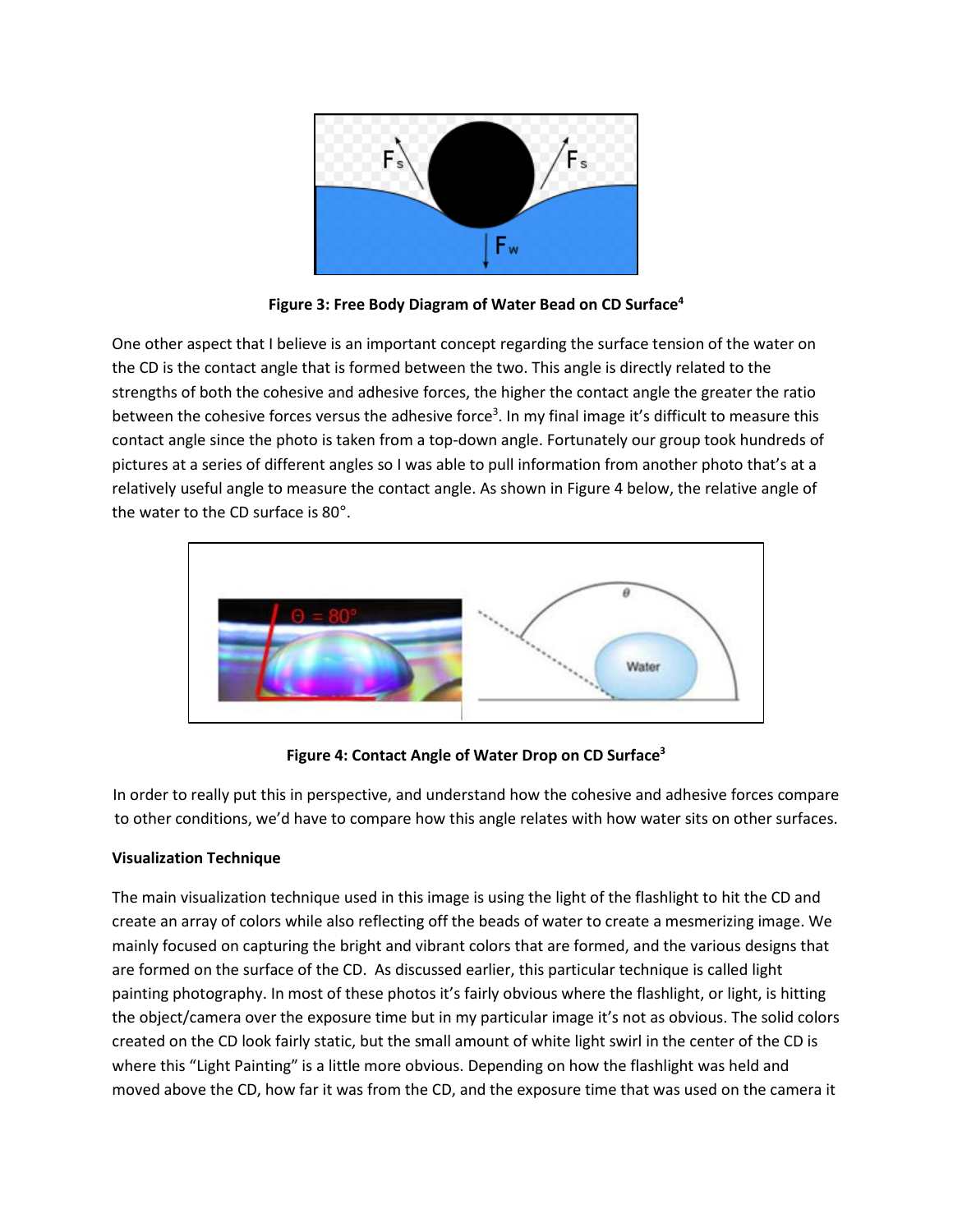would result in a collection of different images. As shown in Figure 5, where the flashlight is randomly moved above the CD over a long exposure, the design created on the CD is drastically different than what the final image looks like.



**Figure 5: Flashlight Moved Randomly Above CD**

## **Photographic Technique**

The main purpose of this setup was to get the most colorful and unique designs on the CD as possible. The settings of the camera became an important aspect when taking the picture. The manual mode was selected on our DSLR Canon T2i camera in order to adjust the aperture, exposure and ISO setting while using the manual focus setting on the lens itself to get the image in focus. Numerous angles, physical distances, zoom distances and camera settings (aperture, shutter speed, ISO) were experimented with in order to come up with the best image. The table below is a breakdown of the final settings that were used for the final image. The combination of an aperture setting of F14, an exposure time of 4 seconds and an ISO setting of 100 (chosen automatically) allowed for a clear, well focused image in the space I was working with. Since the final image captures the entire CD surface I didn't have to zoom in as much, so the 18 mm zoom was used. The image was cropped down laterally to a pixel size of 3832 x 3456 in order to center the main focus of the image, the CD and the unique design that the water drops create on it. The image was in a .jpg format initially but was brought into GIMP and cropped down to a more ideal size. None of the colors were altered or changed within the image. The final image was exported as a .tif image. Both the original and final images are shown in Figure 6 below.

### **Table 1: Camera Settings**

| <b>Setting Description</b> | <b>Setting Value</b> |
|----------------------------|----------------------|
| Aperture                   | F <sub>14</sub>      |
| Shutter Speed              | 4                    |
| iso                        | 100                  |
| Zoom/Focal Length          | 18 <sub>mm</sub>     |
| <b>Original Pixel Size</b> | 5184 x 3456          |
| Cropped Pixel Size         | 3832 x 3456          |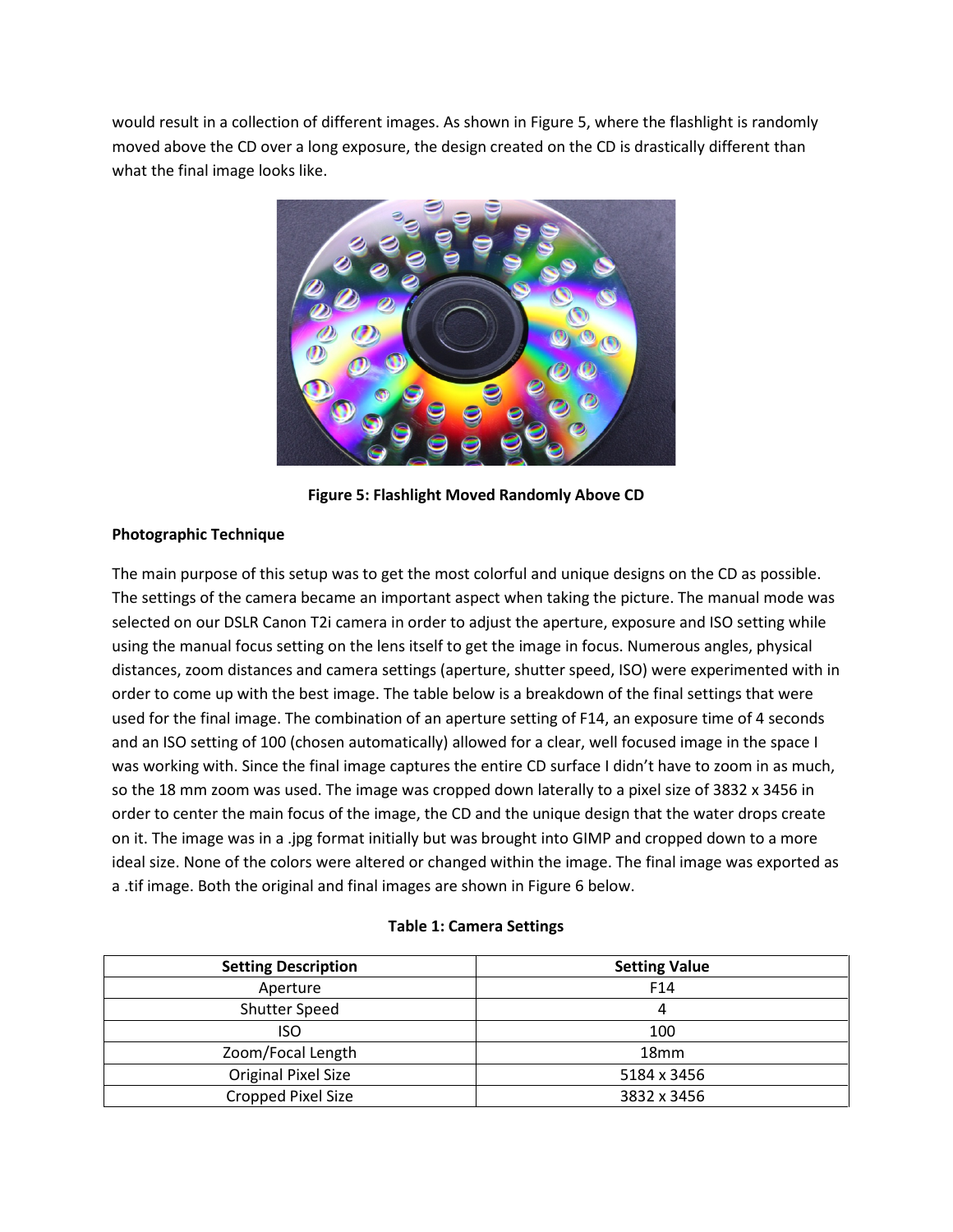

**Figure 6: Original and Final Image** 

### **Conclusion**

I thought the image really captures the basic properties of what makes light painting photos so fascinating. The image really brings out some interesting colors along with having a unique design on the CD's surface. I really like the symmetry that is formed around the center of the CD and the effects of the water beads that have unique light patterns and shadows that are created from the light hitting them. In all honesty this image turned out better than I had hoped and I don't think there is much I would've changed or altered in either the setup or post processing. The only effect I wish I could've captured a little better was the actual surface tension that's taking place on the CD. Since we're essentially looking straight down it doesn't give the viewer much of a perspective of the water beads and how they sit on the CD surface. Although in order to capture that phenomenon a little better, I would lose the unique and complex that's found in the final image. Another thing I would look into further would be capturing this phenomenon on video, to really concentrate on all the various colors and designs that are found when maneuvering the flashlight around the top of the CD. Overall, I really enjoyed working with my group and producing a very high quality image that captured the CD light painting and surface tension phenomena extremely well.

References: